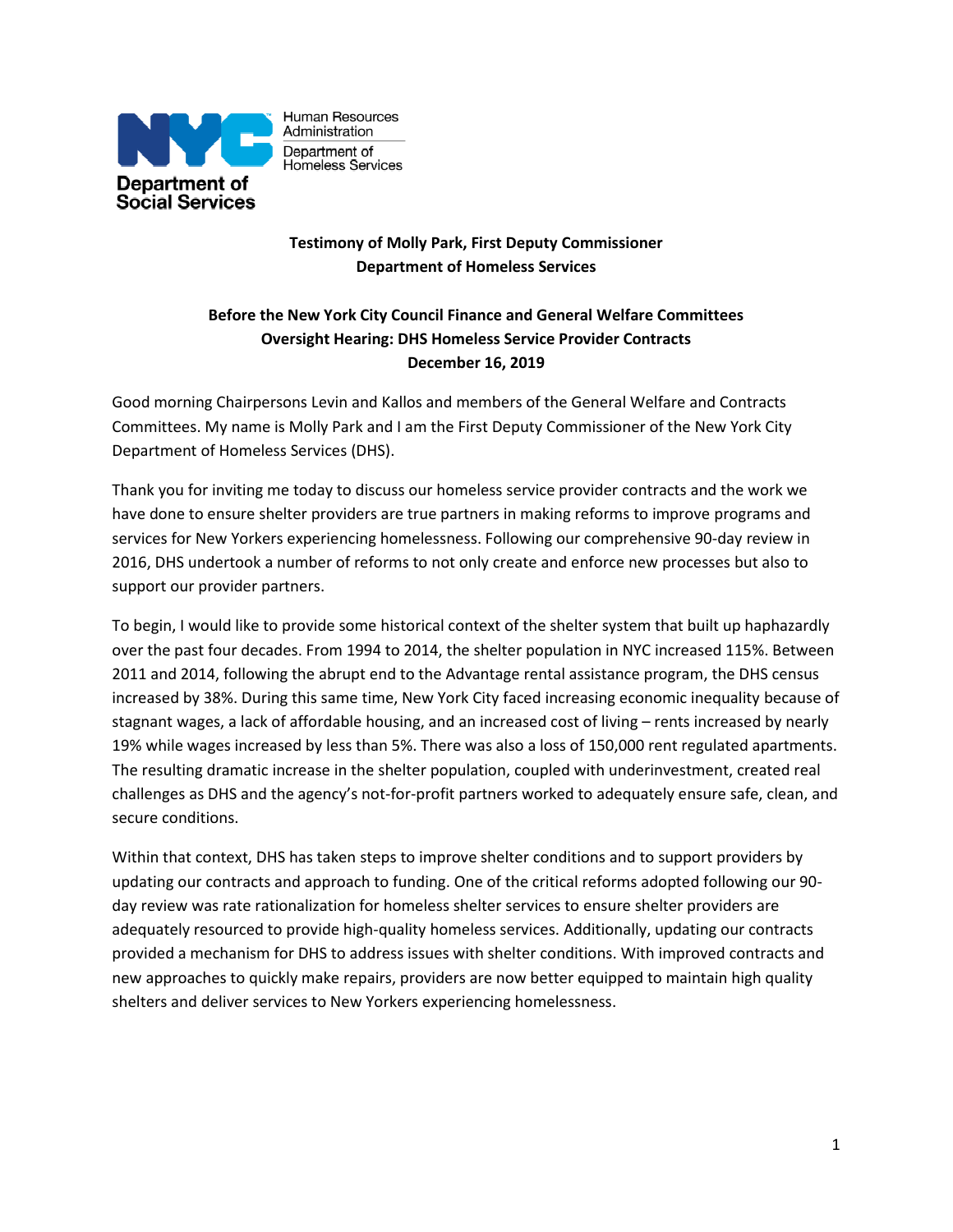#### **Contracts**

DHS holds contacts with over 75 human service providers for the range of services that DHS provides to serve families and individuals experiencing homelessness. For new shelters, DHS has an open-ended RFP process, which means proposals from not-for-profit providers are accepted on a rolling basis.

When a proposal is submitted, the quality of the proposal is evaluated and scored by agency program experts working with the Department of Social Services (DSS) Contracts Office in accordance with New York City Procurement Policy Board Rules. This evaluation includes an assessment of the need for the proposed shelter population capacity (Families with Children, Adult Families, Single Adults), the location, the viability of the building, the scope of client services, the experience of the provider, pricing and other operational matters. The proposal is also reviewed by Agency leadership for consistency with *Turning the Tide's* borough-based approach, as well as the the capacity and equitable siting goals the plan will achieve once fully implemented.

## **Model Budget**

DHS has invested more than a quarter of a billion dollars annually in additional funding in our not-forprofit shelter providers to address decades of disinvestment and to modernize the outdated rates they had been paid for too long. This includes funding for social workers in contracted families with children shelters, housing specialists in all shelters and standardized rates for services such as maintenance and supplies. This was done to ensure providers can deliver the high-quality services families and individuals experiencing homelessness deserve as they get back on their feet. As we developed the funding parameters for the specific components of the services our partners provide, a model evolved: hence the term "Model Budget."

The model budget exercise uses a set of templates to assist in evaluating all aspects of the provision of shelter (maintenance, staffing, and client services), specific to a particular shelter capacity and type to determine a facility's appropriate annual budget. Moving away from the previous one size-fits all approach, the model accounts for different populations: Families with Children, Adult Families, and Single Adult Shelters including Mental Health, Substance Use, Employment, Assessment, and General Population. The models reflect the ongoing priority placed by both DHS and the State Office of Temporary and Disability Assistance (OTDA) on shelter repairs and are reflective of State requirements contained within the New York Codes, Rules and Regulations (NYCRR) Part 900 and Part 491, as well as City regulations and statutes, as appropriate.

The per-diem is built from various components of the model, which standardizes rates to provide consistent and sustained support for quality services. These rates are calibrated for shelter size recognizing, for example, that a small site may be more expensive to operate on a per person basis, because there are fewer economies of scale. The model also includes maintenance, client supplies, food, transportation, and shelter administration. Another component of the model is the establishment of staff-to-client ratios for direct service staff (e.g. caseworkers, supervisors, housing specialists, social workers, peer specialists, recreation staff and residential aides) across all contracted shelter providers along with the funding, so that providers can meet and maintain these ratios for their individual shelter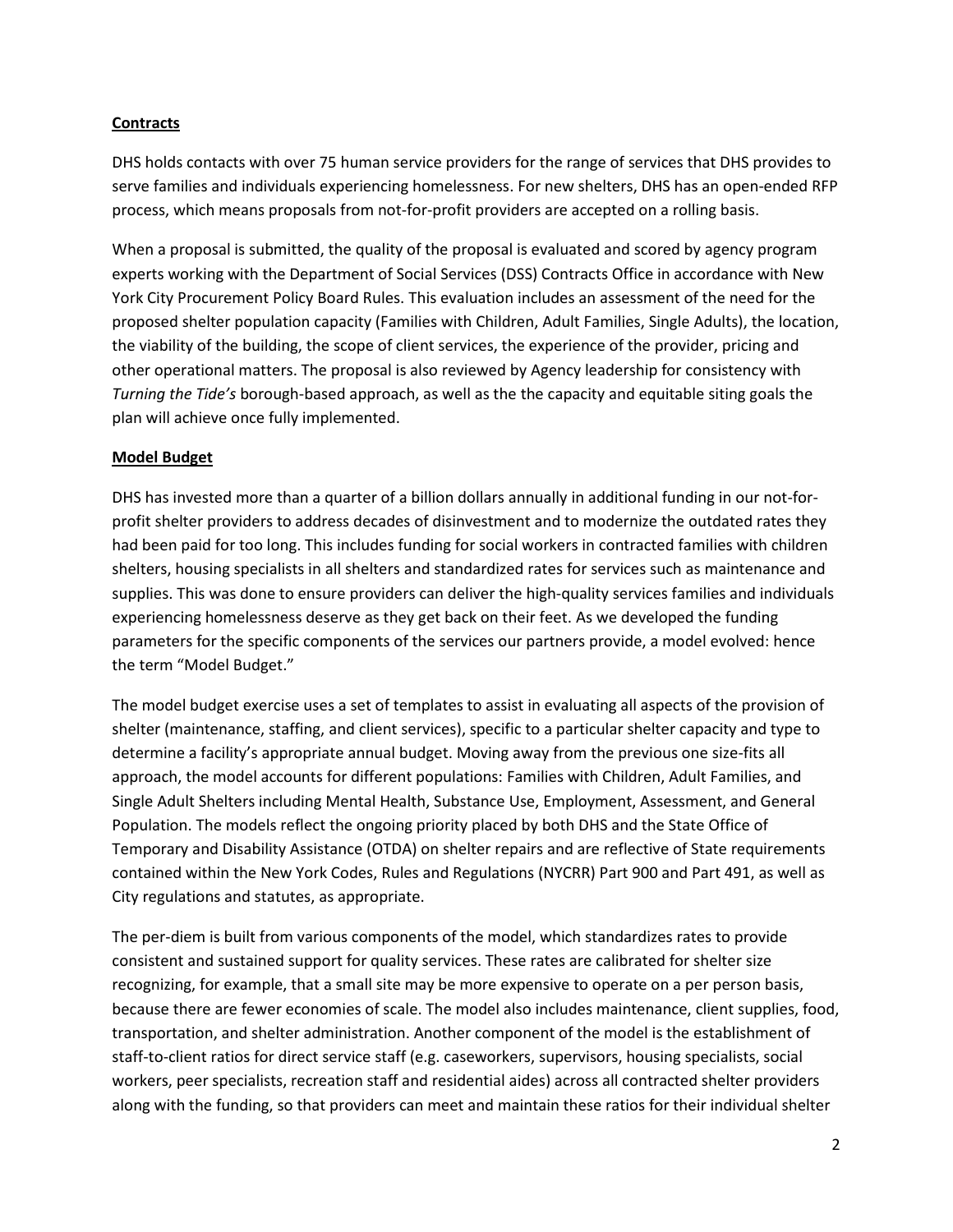capacity. Through the model budget, DHS provides staffing and funding for services based on each of these elements, crosschecked with the site's specific capacity and line item costs, which produces this overall per diem and annual budget.

Once providers submit a budget proposal using the standard template, the DHS Shelter Program Budget Office compares the proposed budgets to the model and negotiates with DHS program staff to arrive at a near-final budget. This process is then completed in close consultation and partnership with the individual provider. After budget proposals are reviewed, the Department of Social Services (DSS) Finance Office shares budget recommendations with the NYC Office of Management and Budget (OMB) for approval. Following approval, the contract moves into the amendment phase, which includes legal and procedural checks, culminating in registration with the Comptroller's office.

Another component of the model budget is a new, unprecedented way of addressing approved onetime new needs. An example of this would be a one-time cost to replace a boiler that could not be accommodated within the regular maintenance and repair budget. All new contracts provide for an "allowance for repairs" up to 10% of the total annual contract value. Upon approval of a new need, such as the boiler example, a central DHS allocation funds the cost without requiring an additional contract amendment. In the current exercise with providers, in order to make the contract adjustments for the model, funding for rent, utilities, insurance, and security is included in individual providers' contract amendments to the extent funding is required to bring them to the standard or required levels. The models are flexible enough that, with proper justification, providers are able to adjust specific line items to simultaneously ensure the budget meets all necessary requirements and also appropriately reflects the unique operation of that particular shelter location. That said, a site's budget typically cannot go above the total model per diem and generally may not exceed the bottom line within a category.

While components of a provider's budget are defined through the model, there are some costs that are unique to each site. This includes rent, utilities, insurance, and security. Appropriate rent values are determined by analyzing a number of factors including, but not limited to: the Housing and Urban Development (HUD) small-area Fair Market Rent (FMR), comparable sales in the neighborhood, comparable price per square foot in the neighborhood, current published unit rental rates in the neighborhood, current use of the building, rehabilitation costs, average per-diem for comparable shelter (capacity and population), and capacity needs. Rates for utilities and insurance are based on documented actual costs. Security levels are determined in consultation with the NYPD and consider factors such as access control, vertical shifts, and lines of sight.

#### **Financing**

Along with our model budget exercise, we have also invested millions of dollars to reduce our footprint while meeting capacity needs and improve physical conditions at family and adult shelters. As part of the *Turning the Tide* plan, in FY20 \$600 million in capital funding was allocated over 10 years to address physical needs, upgrades and improvements in City-owned shelters. This builds on over \$52 million over four years in FY16 for 30 new capital projects at shelter facilities to address DHS shelter conditions and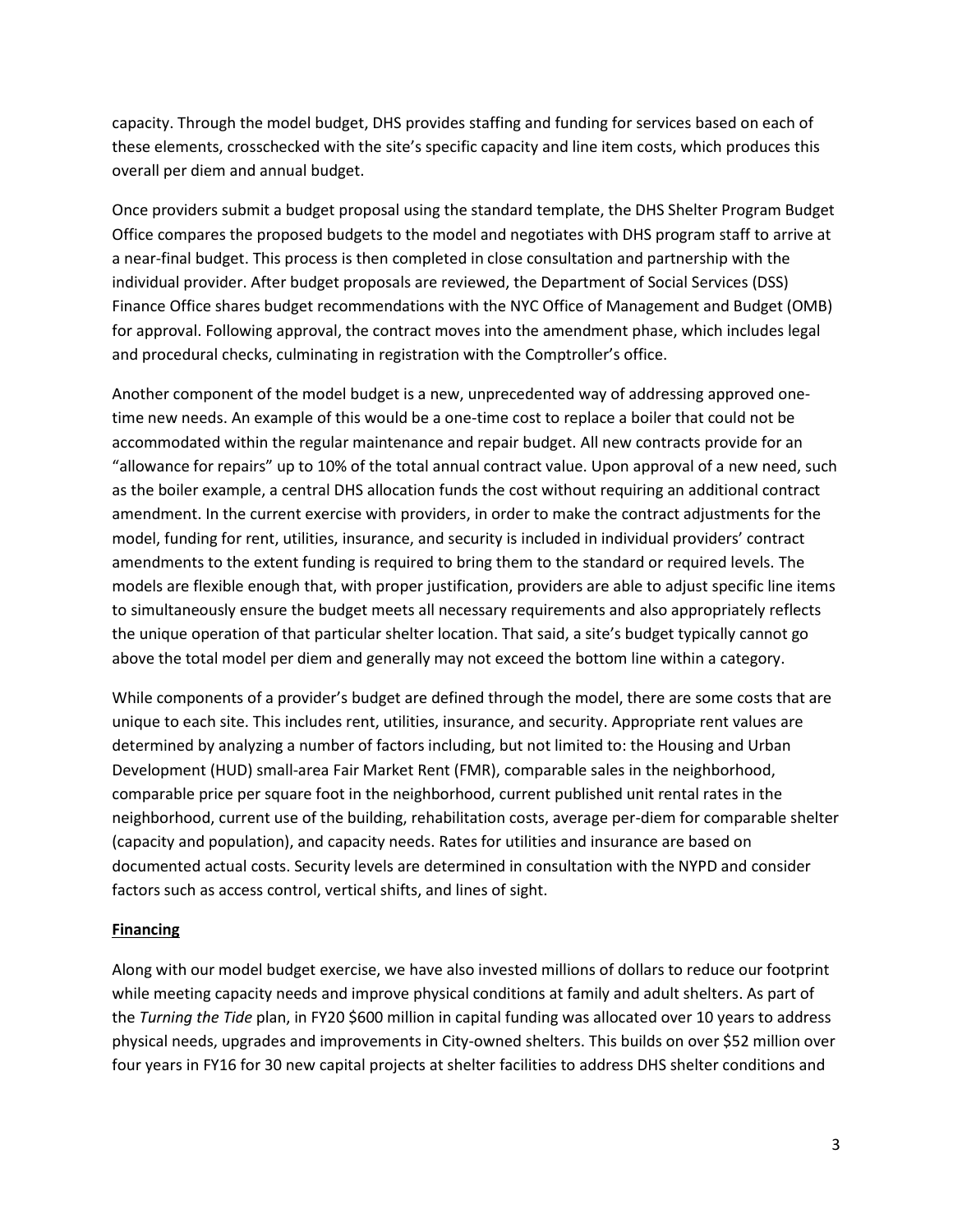\$90 million added over 5 years in FY17 for building upgrades at facilities, including 61 new capital projects.

Overall, the September Capital Plan includes over \$600 million for construction and rehabilitation projects, with the bulk of the funding projected to be committed over the next several years. DHS manages some of our projects in-house, and other, generally larger, projects are managed in partnership with the Department of Design and Construction (DDC). Today, we have 61 projects actively being designed and 24 projects in construction. DHS and DDC have forty-five (45) projects in the planning stage preparing for design, all of which are planned to begin during this Fiscal Year.

Finally, in the November Plan, funds were added to the DHS budget, as well as the other human services agencies, to support adjustments to indirect cost rates for not-for-profit providers. In February 2019, the City of New York adopted the Health and Human Services Cost Manual to standardize cost allocation practices for health and human service providers contracting with the City. The FY20 Adopted Budget established an Indirect Cost Rate (ICR) Funding Initiative based on the Cost Manual. OMB and Mayor's Office of Contract Services (MOCS) formed a City Implementation Team (CIT) to manage the implementation and roll-out and included a Provider advisory work group. The November Plan funding fulfills the commitment the Mayor and the Speaker made for the Adopted FY20 budget.

## **Shelter Conditions**

By rationalizing pay rates for our providers, we have improved the conditions of our shelters. At DHS, we conduct bi-annual Routine Site Review Inspections (RSRIs) to identify both current violations as well as conditions that may become problematic over time. RSRIs play an integral role in the contract process. Before a is contract is registered, the provider must provide a well-documented plan to address any outstanding physical issues. Without such a plan, DHS will not submit a shelter contract for registration.

RSRIs assist us in identifying and mitigating the most immediate safety hazards, while also providing an opportunity to conduct preventive maintenance and minimize the number of units placed off-line at a given time. During the RSRI, a DHS inspector is accompanied by the landlord, building manager, shelter director, head of maintenance, security, owner representative, caseworker, and/or other managerial staff. If any conditions are deemed hazardous or dangerous, the inspector immediately notifies those who are part of the walkthrough. Upon receiving an email of the RSRI results, the provider has 24 hours to address severe deficiencies in the building. The RSRI report provides detail necessary for the provider to develop and implement a remediation plan for identified building conditions requiring attention.

The Shelter Director also submits a Corrective Action Plan (CAP) to DHS, which informs next steps to address the conditions identified in the RSRI at the shelter. Multiple re-inspections are conducted throughout the process of completing a CAP, which occur prior to the next scheduled RSRI inspection. This inspection system allows us to work with shelter providers to identify building issues, immediately address dangerous or hazardous conditions, prevent deeper infrastructure issues, and follow through to improve the conditions of each shelter.